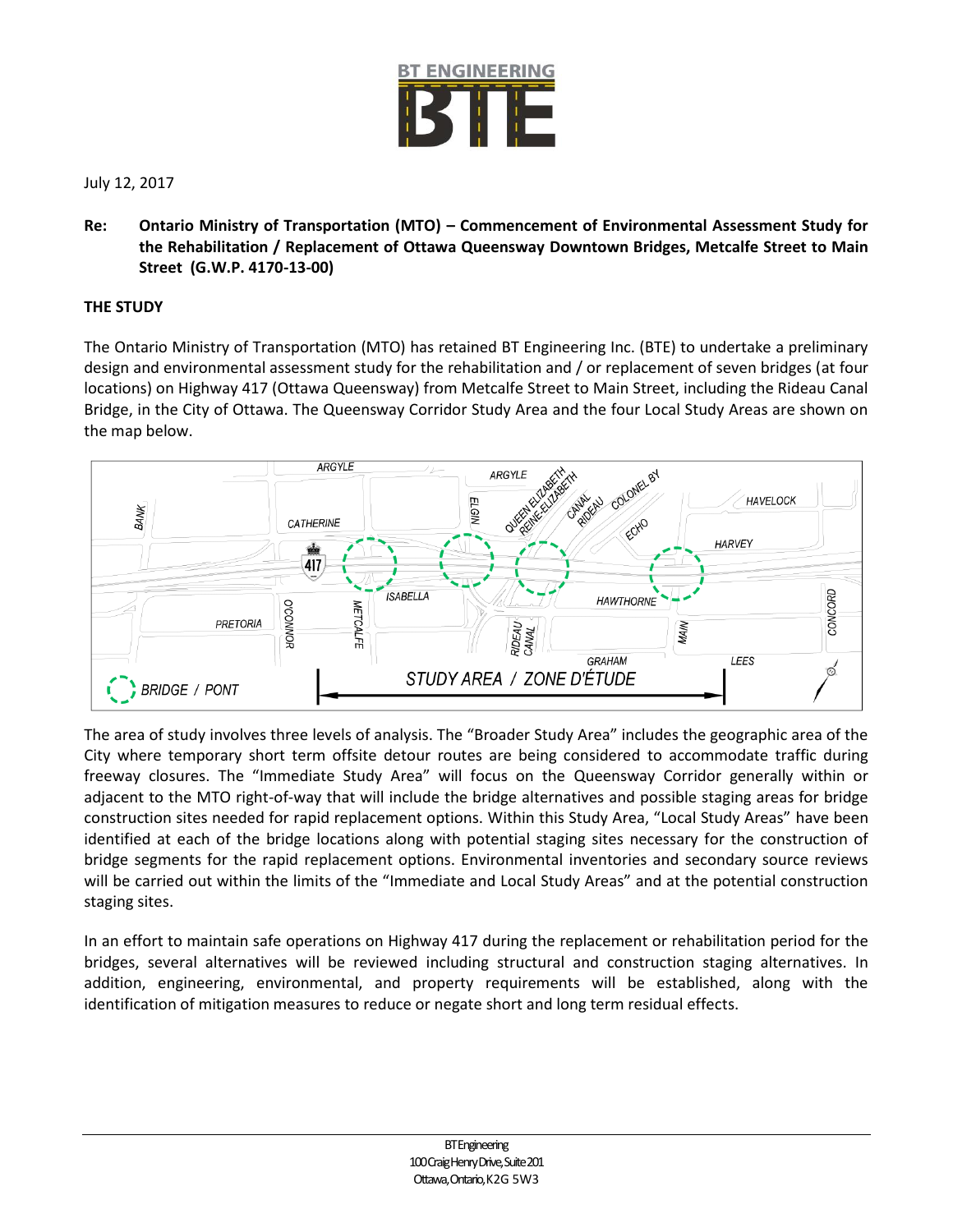

## **THE PROCESS**

This study will follow the *Class Environmental Assessment for Provincial Transportation Facilities (2000)* planning process for a Group "B" project, with the opportunity for external agency and public consultation throughout the project.

Two Public Information Centres (PICs) are planned for this project to provide an opportunity for the public and agencies to provide input and comments on the project, with representatives of the Project Team available to answer questions. PIC No. 1 is expected to be held in the fall of 2017 and will present an assessment of planning solutions (rehabilitation versus replacement) and the preliminary design alternatives. PIC No. 2 is expected to be held in the winter of 2017/2018, and will present the study's technical recommendations and mitigation plan. A letter notifying you of the date, time, and location of the PICs will be sent directly to you along with notification published in the Ottawa Citizen and le Droit and provided on the project website at: **www.queenswaydowntownbridges.com**

Upon completion of this study, a Transportation Environmental Study Report (TESR) documenting the anticipated effects of the project and the corresponding mitigation measures will be prepared and made available for a 30-day public review period. A letter notifying you of the TESR Submission will be sent directly to you along with notification published in the Ottawa Citizen and le Droit and provided on the project website.

To ensure we are using the most current information, we are asking for background data and any pertinent information you may have in the vicinity of the study areas. To maintain our study schedule we are requesting this information or any comments by August 8, 2017.

All information will be collected in accordance with the *Freedom of Information and Protection of Privacy Act*  (2009). With the exception of personal information, all comments will become part of the public record. If you have any project related questions or concerns, or wish to be removed from the project mailing list, please contact:

**Steve Taylor, P. Eng.,** Project Manager BT Engineering 100 Craig Henry Drive Ottawa, Ontario, K2G 5W3 Tel. (613) 228-4813 Toll Free 1-855-228-4813 Fax 1-613-280-1305 steven.taylor@bteng.com

**Dave Lindensmith, P. Eng.,** Senior Project Engineer Ministry of Transportation 1355 John Counter Boulevard Kingston, Ontario, K7L 5A3 Tel. (613) 547-1740 Toll Free 1-800-267-0295 Fax (613) 540-5106 dave.lindensmith@ontario.ca